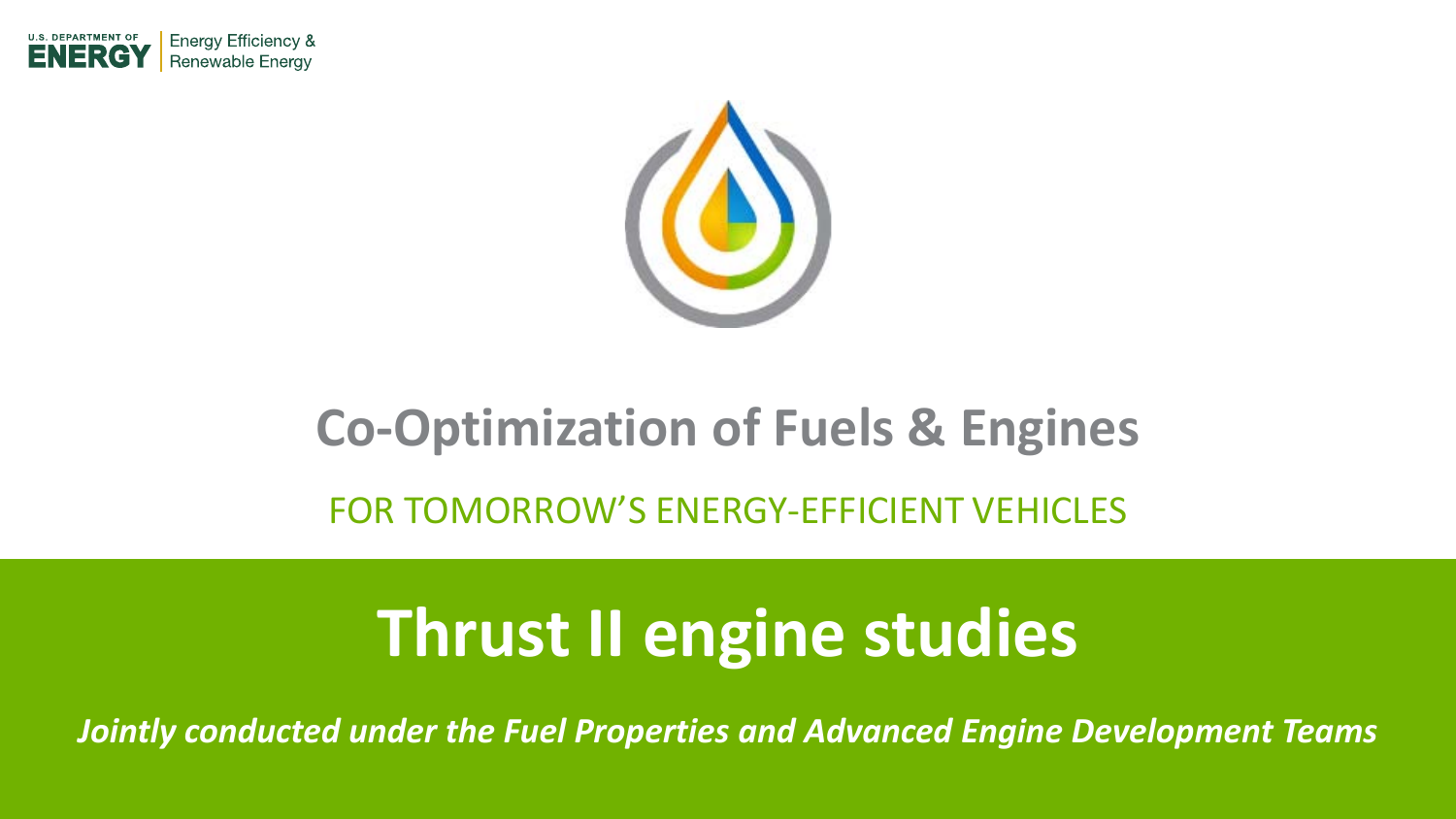# **Thrust II**

# Advanced Compression Ignition Engines

- Encompasses both gasoline-like and diesel like fuels
- Examines compatibility of Thrust I fuels with Thrust II engine technologies
- Seeks to accelerate Thrust II technology development
- Cross-cutting projects with Thrust I examining sprays, aftertreatment, and PM formation

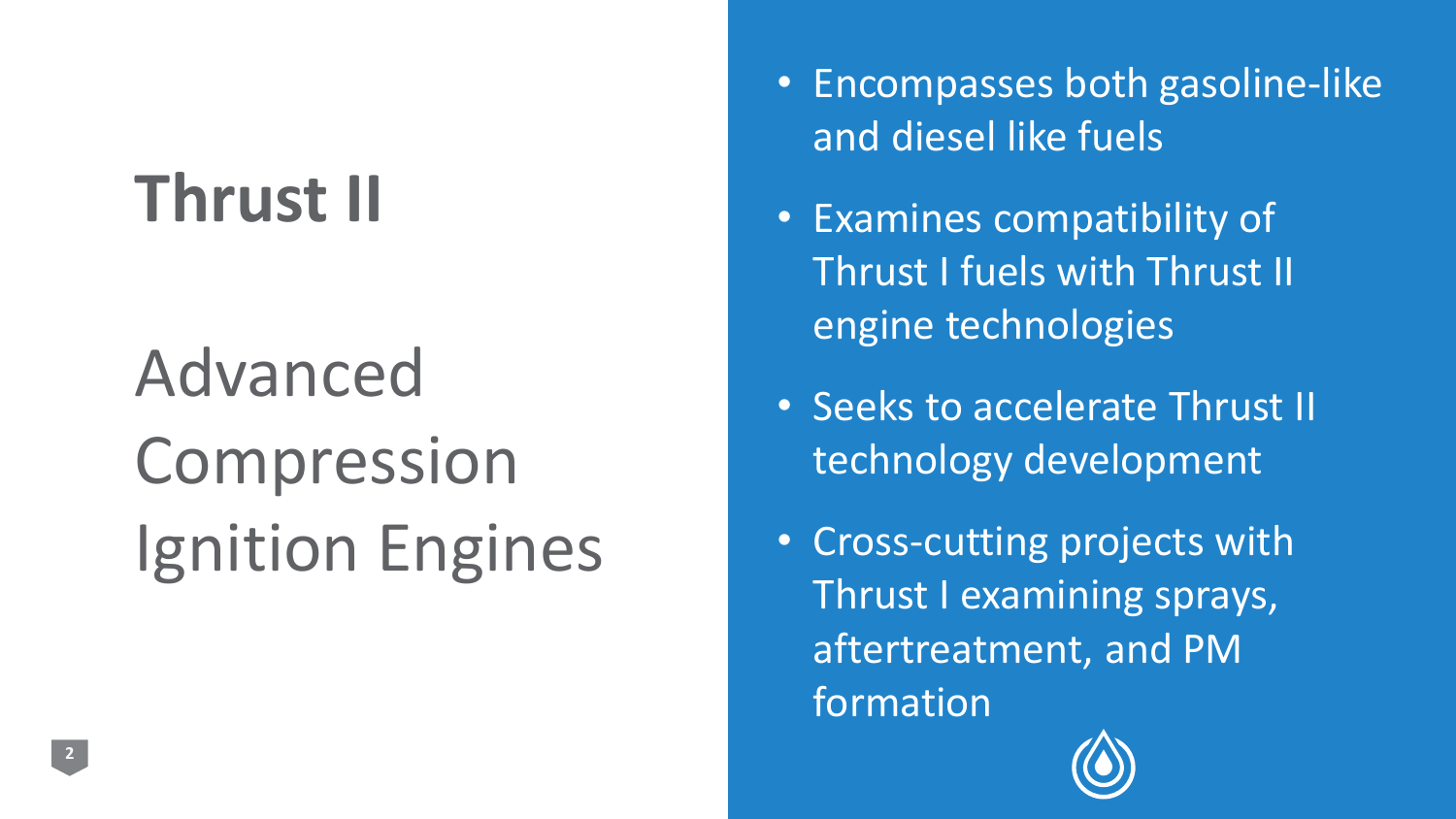# **Objectives**

#### *Discovery*

What are the important fuel properties or performance metrics?

How do we measure/compute them?

- Work that identifies new, or combined metrics for autoignition not captured in RON, MON, or CN
- Clarification of which fuel properties dominate specific performance measures (*e.g.* particulate formation)

#### *Engineering*

How do fuel properties and engine design/operating parameters interact?

How can these interactions be leveraged to optimize efficiency?

- Work that clarifies engine performance and emissions behavior as engine parameters (CR, intake T & P, etc.) or fuel properties (RON, HoV, S, etc.) vary
- Studies that seek to clarify/refine the efficiency merit function

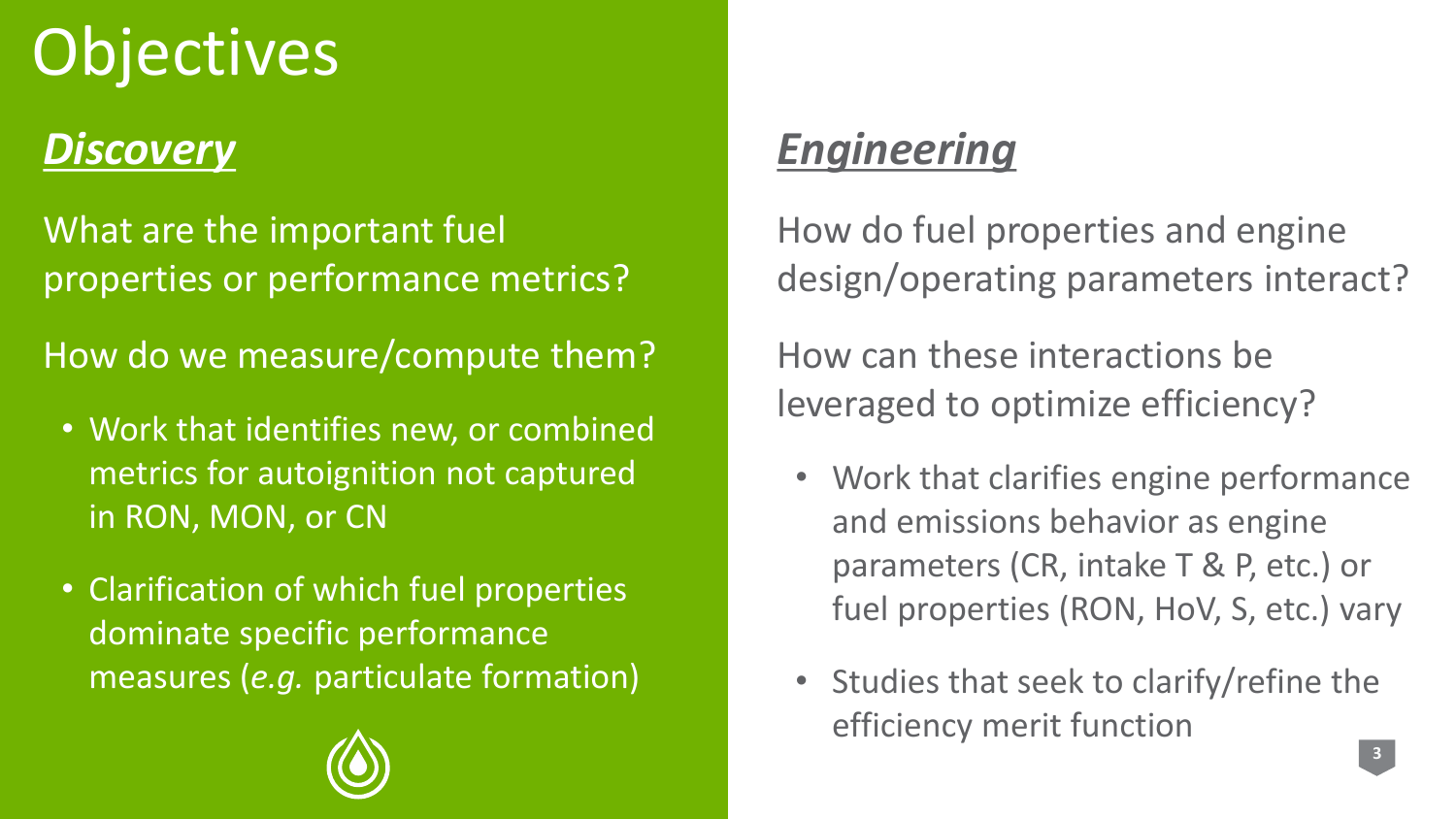# **Birds-eye view of Thrust II projects**

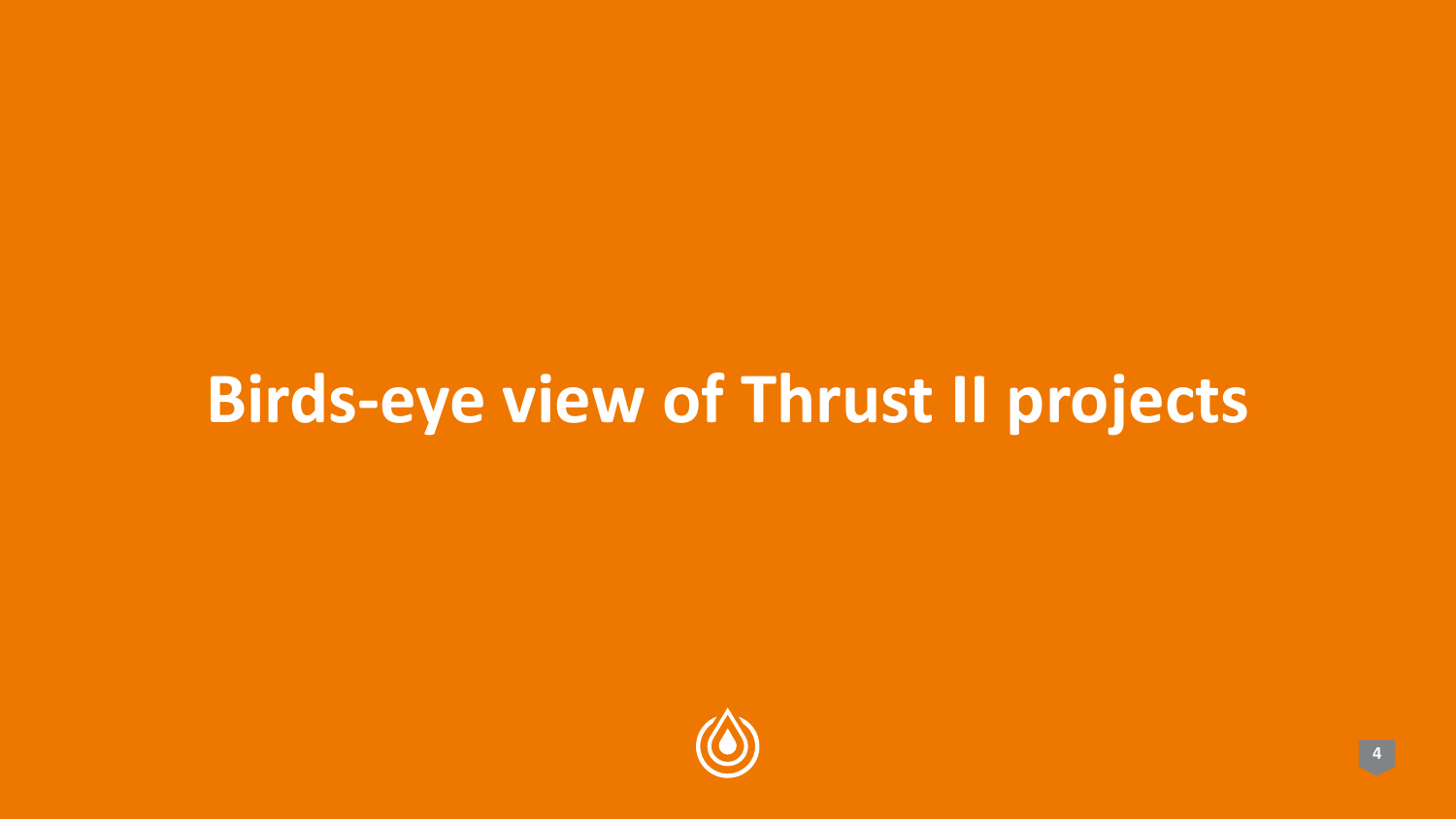



#### **Autoignition processes**

- Are RON and MON adequate predictors of autoignition behavior in lean or dilute HCCI -like engines or in multi -mode SI combustion systems?
- Combustion phasing control in stratified HCCI combustion systems
	- Employs  $\phi$  sensitivity of ignition delay

o Provides well -characterized data for kinetic model development and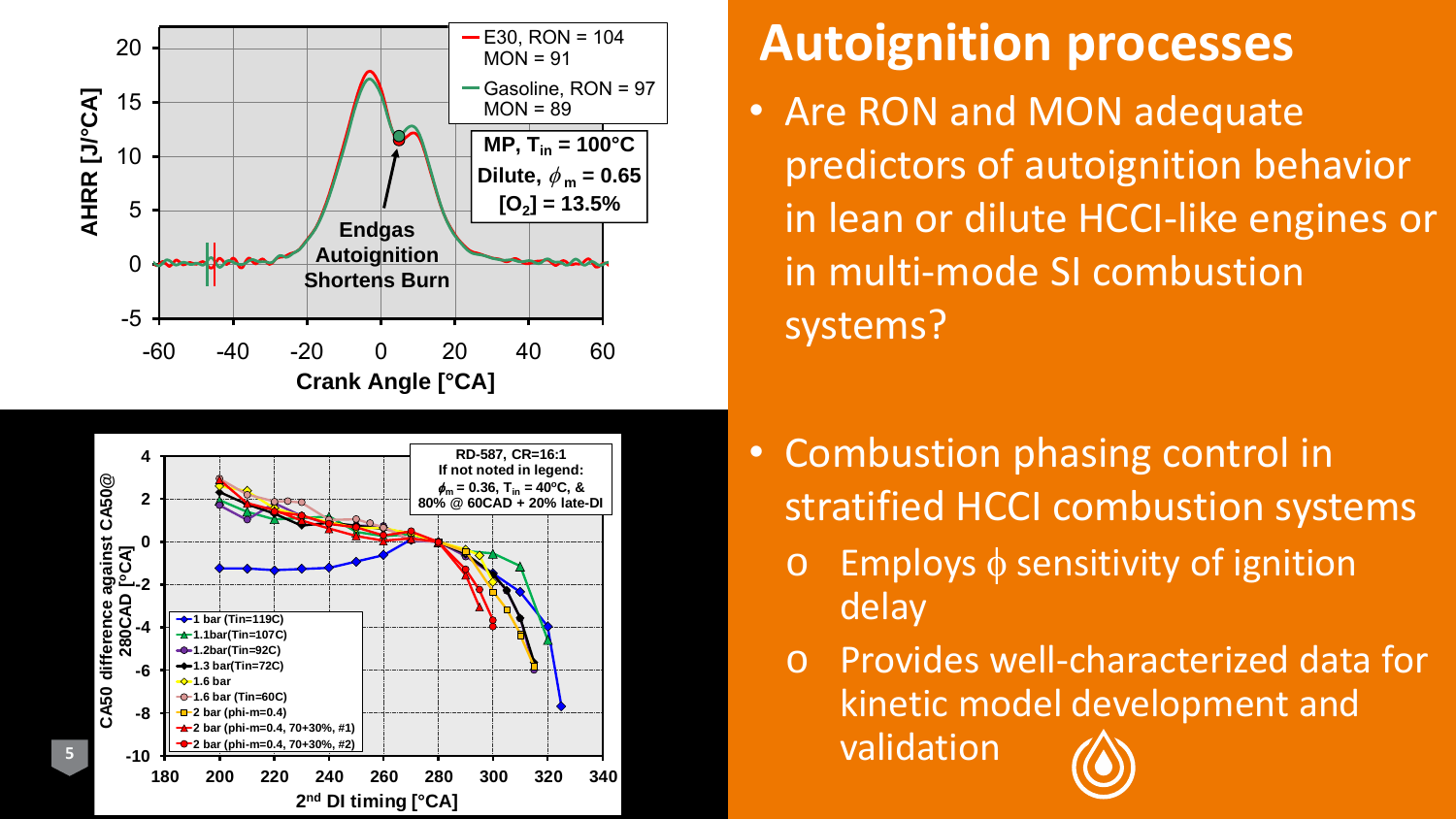## **Accelerate development of ACI combustion systems**

- Gasoline Compression Ignition (GCI) Systems:
	- o Focus on challenges impacting lowload operation



- Reactivity-Controlled Compression Ignition (RCCI):
	- o Fuels enabling load-range extension
	- o Fuel impacts on phasing control

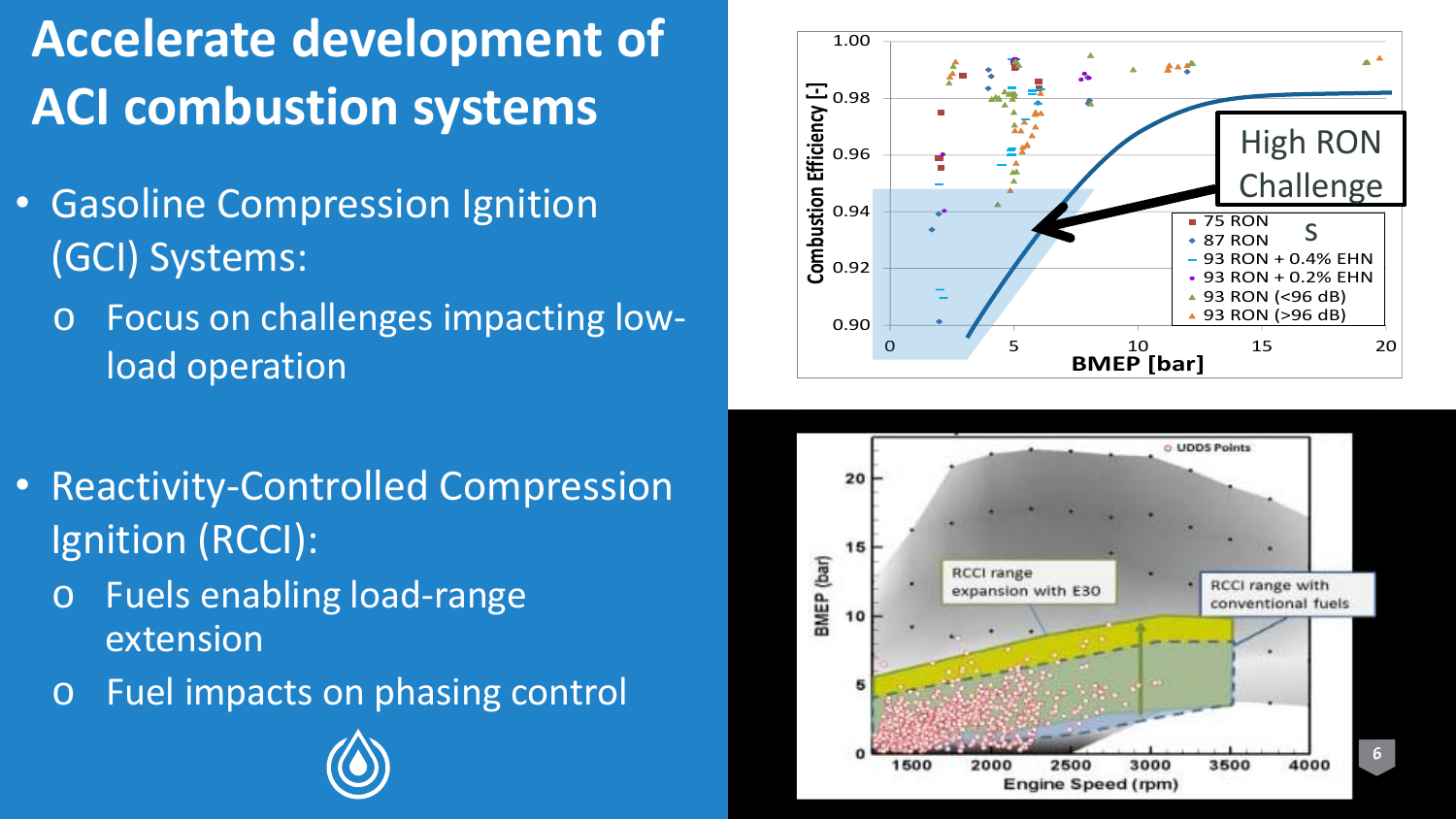## **Sprays & mixture formation**

- Macroscopic spray characteristics are strongly impacted by fuel properties
- Proper spray behavior & subsequent mixture formation is central to combustion system design
- Capturing spray behavior is foundational to engine combustion simulation





Effect of fuel temperature on spray structure Weber and Leick, ILASS Europe 2014



Effect of ambient temperature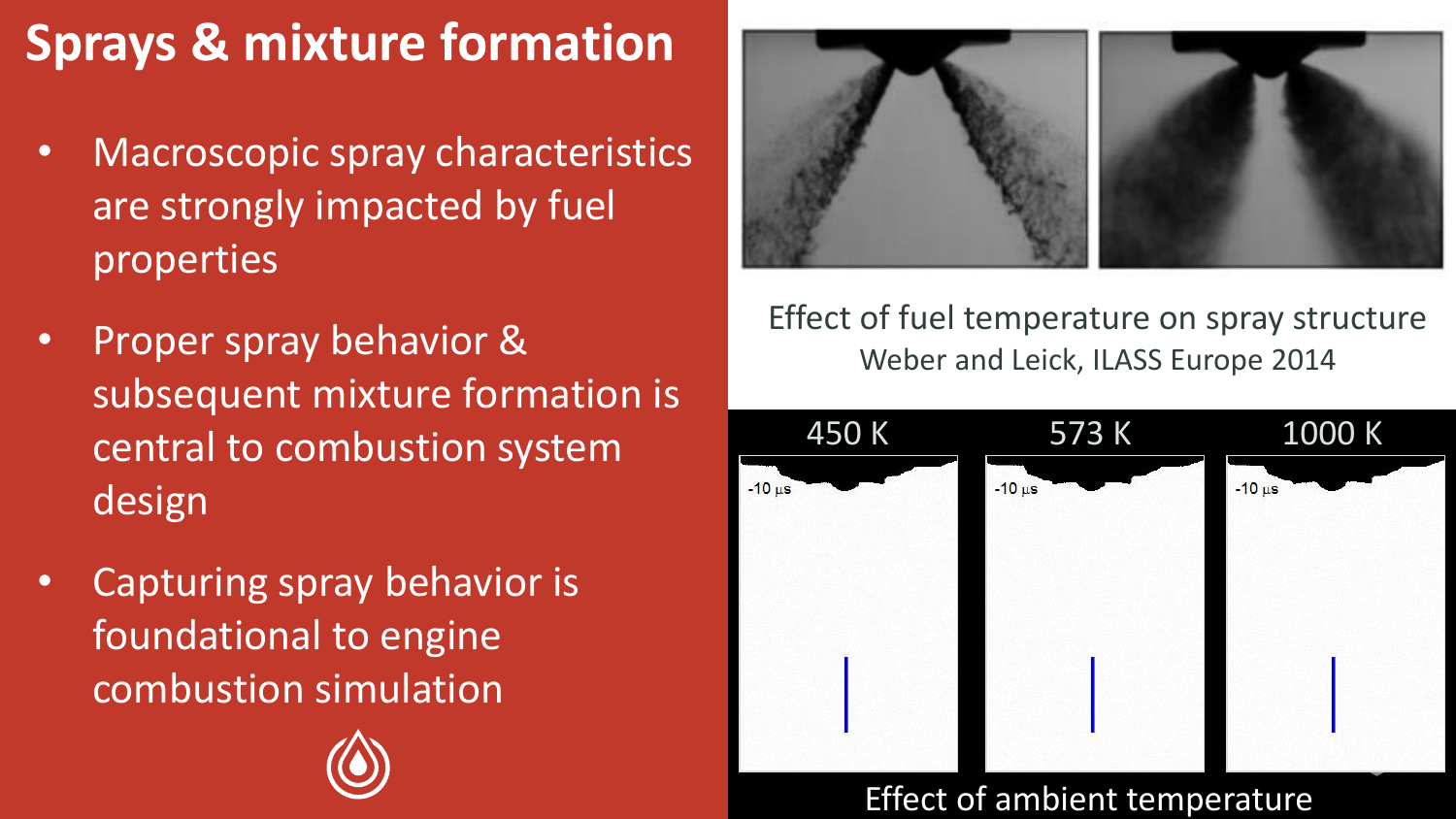

## Regeneration Impact on E<sub>A</sub> **Aftertreatment projects**

• Assesses impact of fuel or combustion system induced PM structural changes on regeneration strategies



**flow** *Front SCR Rear SCR*

- Biodiesel impurities (~ 1 ppm) can impact catalysts
	- o Na and K displace Cu in zeolite framework

o Results in Cu-oxide on surface of washcoat